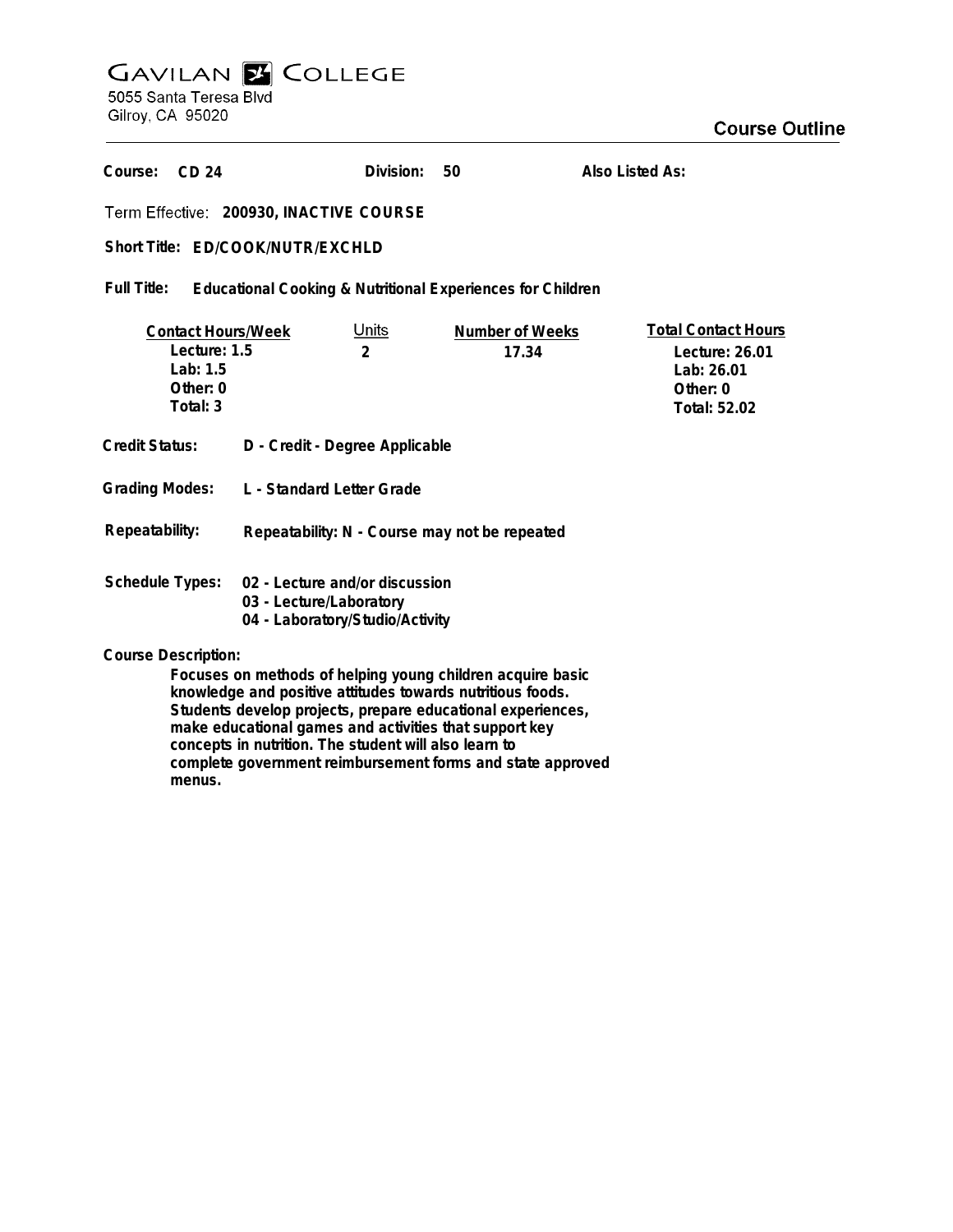**ARTICULATION and CERTIFICATE INFORMATION Associate Degree: CSU GE: IGETC: CSU TRANSFER: Transferable CSU, effective 199050 UC TRANSFER: Not Transferable**

**PREREQUISITES:**

## **COREQUISITES:**

**STUDENT LEARNING OUTCOMES:**

**1. Students will complete 10 month educational cooking curriculum plan.**

**2. Students will make a cooking presentation appropriate for young children.**

**3. Students will develop a nutrition notebook to include recipes, literature pertaining to food, fingerplays, poetry, games, science, art, multicultural and celebration activities. 4. Students will make additional projects to use in the classroom for an integrated curriculum using food related activities.**

**TOPICS AND SCOPE:**

**Inactive Course: 12/08/2008**

**Please see new course content that is attached to the course outline which is located in the Instruction Office. ASSIGNMENTS:**

**Assignments are included with course content. COURSE OBJECTIVES:**

**1. Plan food experience projects for young children.**

- **2. Execute successfully such projects for young children.**
- **3. Plan daily menus for young children, taking into consid-**

**eration the government's reimbursible patterns and nutritional guidelines.**

**4. Make games and activities to support food/nutrition learnings promoted at mealtime and snack preparation experiences.**

**METHODS OF INSTRUCTION: Lecture, hands-on experiences, demonstrations**

**REPRESENTATIVE TEXTBOOKS:**

**^uCook and Learn (A Child's Cookbook)^s, Beverly Veitch, Thelma Harms**

**^uCreative Food Experiences for Children^s, Helen T. Goodwin, Gerry Pollen**

**^uCan Piaget Cook?^s, Mary Ann Christenberry and Barbara Stevens OTHER MATERIALS REQUIRED TO BE PURCHASED BY THE STUDENT: Food for one presentation, felt markers, permanent markers, contact paper, 2 yds. pellon, tag board.**

**SUPPLEMENTAL DATA: Basic Skills: N**